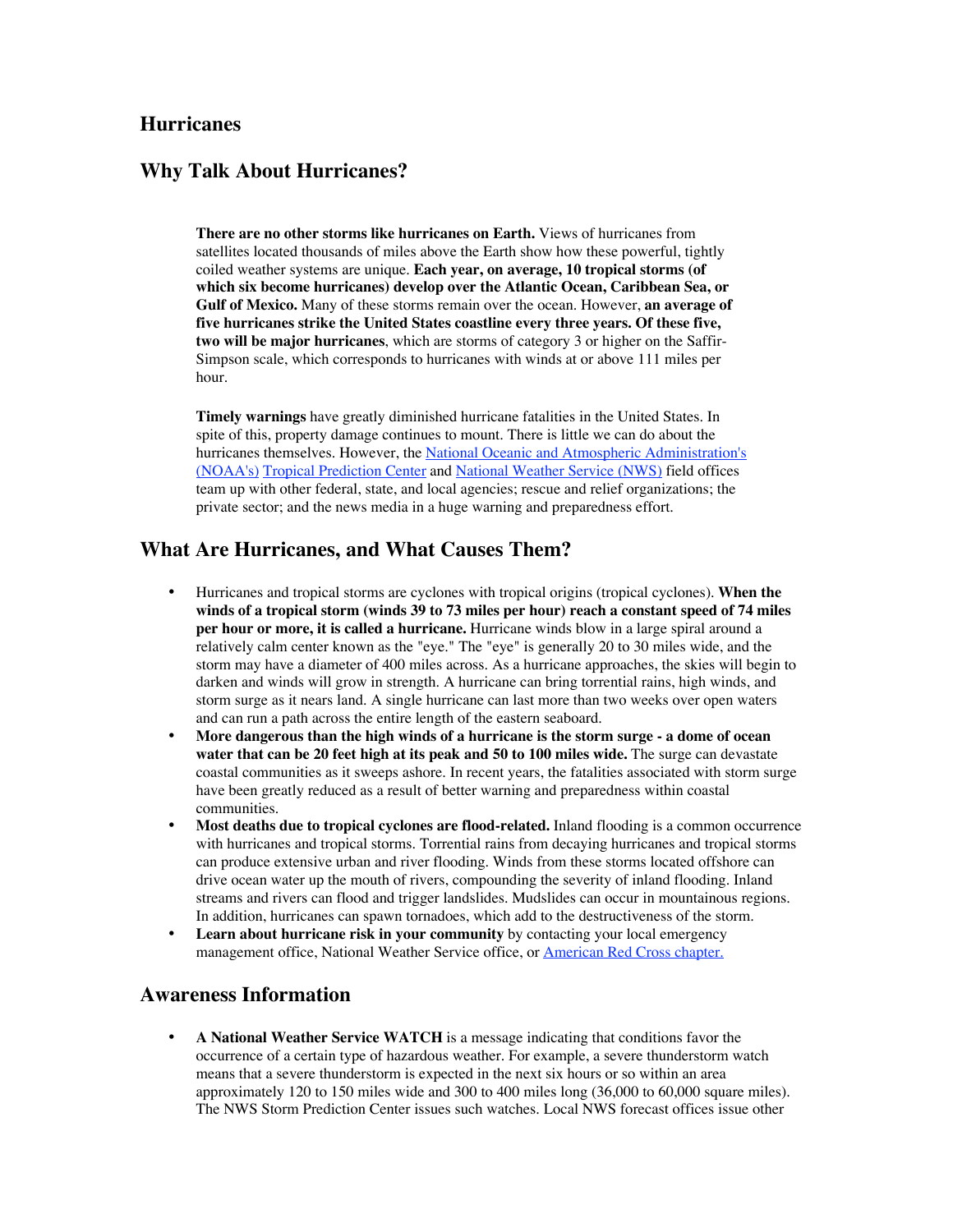watches (flash flood, winter weather, etc.) 12 to 36 hours in advance of a possible hazardousweather or flooding event. Each local forecast office usually covers a state or a portion of a state. **An NWS WARNING** indicates that a hazardous event is occurring or is imminent in about 30 minutes to an hour. Local NWS forecast offices issue warnings on a county-by-county basis. **A hurricane WATCH** is issued when there is a threat of hurricane conditions within 24 to 36 hours.

**A hurricane WARNING** is issued when hurricane conditions are expected in 24 hours or less.

**Many people do not realize the threat of hurricanes as each one is different.** Over the past several years, U.S. hurricane warning systems have provided adequate time for people on barrier islands and the immediate coastline to move inland when hurricanes threaten. **However, due to rapid population growth, it is becoming more difficult to evacuate people from the barrier islands and other coastal areas because roads have not kept pace with the expansion.** The problem is further compounded by the fact that **80 to 90 percent of the population now living in hurricane-prone areas have never experienced the core of a "major" hurricane.** Many of these people have been through weaker storms. The result is a false impression of a hurricane's damage potential. This often leads to complacency and delayed actions, which could result in the loss of many lives.

# **Plan for a Hurricane**

**Develop a Family Disaster Plan.** Please see the "Family Disaster Plan" section for general family planning information. Hurricane-specific planning should include the following:

**Learn about your community's risk from hurricanes.** Contact your local emergency management office, local National Weather Service office, or local chapter of the American Red Cross for more information on hurricanes and how to prepare for them. **If your community is at risk from hurricanes, contact the local emergency management office or planning and zoning office to find out if you live in an area that could flood during a hurricane or heavy rains.** If you live in a risk area, learn what types of supplies should be stored to protect your home from flood waters. Knowing the elevation of your property in relation to nearby streams and dams will let you know if forecasted flood levels will affect your home.

### **If you are at risk from hurricanes:**

**Talk to your insurance agent.** Homeowners' policies do not cover flooding from hurricanes. Ask about the National Flood Insurance Program (NFIP).

**Ask about your community's hurricane preparedness plan.** The local emergency management office or local chapter of the American Red Cross should be able to provide you with details of this plan, including information on the safest evacuation routes, nearby shelters, advice on when schools would be closed and what conditions are necessary for recommended evacuation of certain areas.

**Develop an evacuation plan.** (See "Evacuation in the "Family Disaster Plan" section.) Everyone in your family should know where to go if they have to leave. Trying to make plans at the last minute can be upsetting and create confusion.

**Determine where to move your boat in an emergency.** Marinas and other storage facilities may fill up quickly. Some locations may have less risk of damage than others. You may be required to secure your boat well in advance of approaching hurricanes.

**Discuss hurricanes with your family.** Everyone should know what to do in case all family members are not together. Discussing hurricanes ahead of time will help reduce fear and anxiety, and lets everyone know how to respond. Review flood safety and preparedness measures with your family.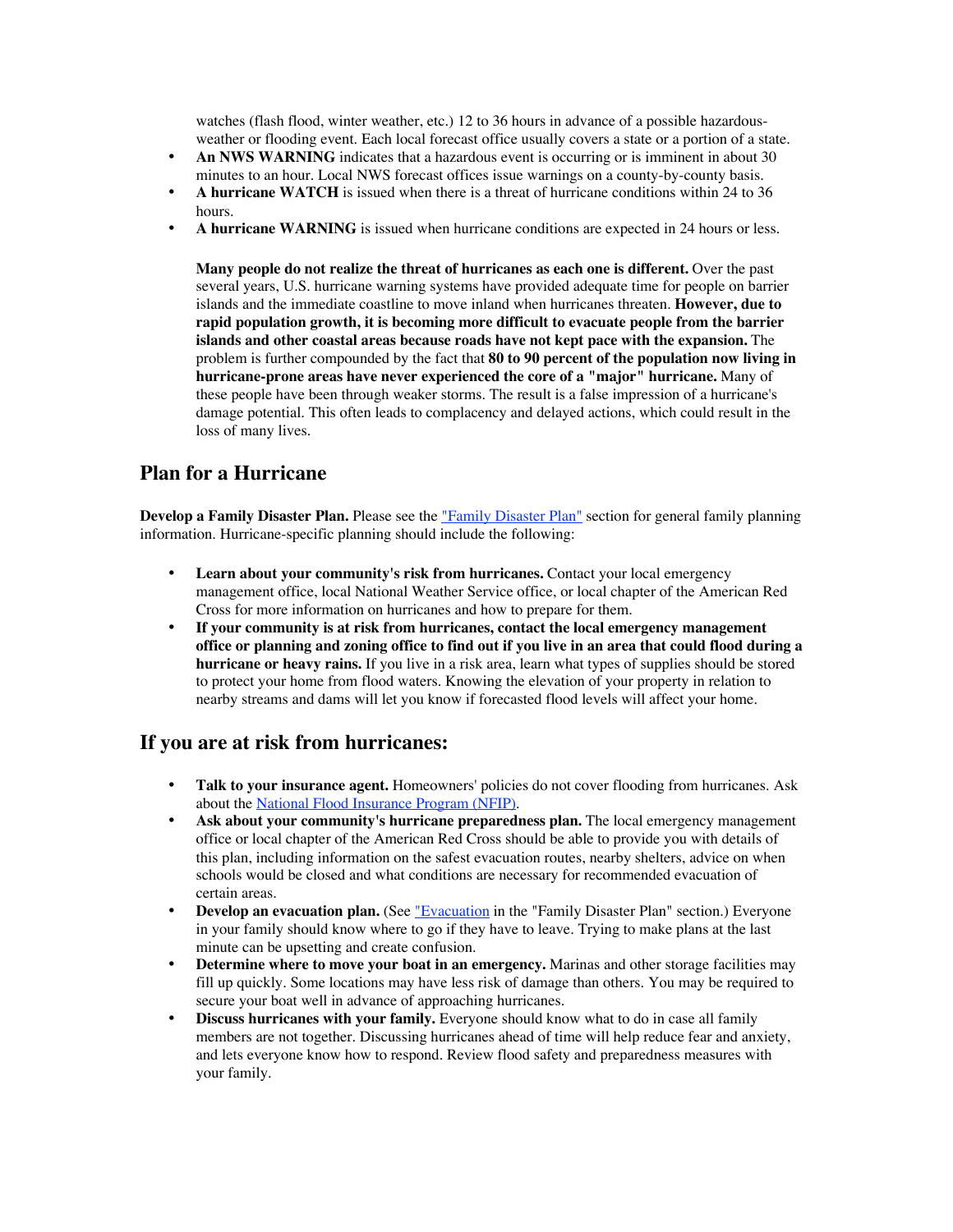#### **Assemble a Disaster Supplies Kit**

**Please see the section "Disaster Supplies Kit" for general supplies kit information. Hurricane-specific supplies should include the following:**

**A week's supply of food and water (to be kept at home in addition to the recommended three-day supply for your evacuation kit). Disaster Suplies Kit basics. Evacuation Supplies Kit.**

#### **How to Protect Your Property**

**Make a list of items to bring inside in the event of a storm.** A list will help you remember anything that can be broken or picked up by strong winds. Hurricane winds, often in excess of 100 miles per hour, can turn unanchored items into deadly missiles, causing damage or injury when they hit.

**Keep trees and shrubbery trimmed.** Make trees more wind resistant by removing diseased or damaged limbs, then strategically remove branches so that wind can blow through. Hurricane winds frequently break weak limbs and hurl them at great speed, causing great damage when they hit property. Debris collection services may not be operating just before a storm, so it is best to do this well in advance of approaching storms.

**Remove any debris or loose items in your yard.** Hurricane winds can pick up anything unsecured, creating damage to property when the debris hits.

**Clear loose and clogged rain gutters and downspouts.** Hurricanes often bring long periods of heavy rain. Providing clear drainage will help prevent misdirected flooding.

**Install permanent hurricane shutters.** Hurricane shutters provide the best protection for your windows and doors. Taping windows could take critical time from more effective preparedness measures. All tape does is help prevent glass from broken windows from scattering all over inside. Tape does not prevent windows from breaking. Cover the outside of windows with shutters or plywood.

**If you do not have permanent hurricane shutters, install anchors for plywood (marine plywood is best) and predrill holes in precut half-inch outdoor plywood boards so that you can cover the windows of your home quickly.** Mark which board fits which window. Note: Tape does not prevent windows from breaking, so taping windows is not recommended. Most homes destroyed during recent hurricanes had no window protection. When wind enters a home through broken windows, the pressure builds against the walls and can lift roofs, followed by collapsing walls.

**Install protection to the outside areas of sliding glass doors.** Glass doors are as vulnerable as windows to breakage by wind-driven objects.

**Well ahead of time, buy any other items needed to board up windows and protect your home.** When a hurricane threatens, supplies are quickly sold out at many stores. Stock may not be replenished until after the storm.

**Strengthen garage doors.** Many houses are destroyed by hurricane winds that enter through damaged garage doors, lifting roofs, and destroying the remainder of the house.

**Have an engineer check your home and advise about ways to make it more resistant to hurricane winds.** There are a variety of ways to protect your home. Professionals can advise you of engineering requirements, building permits or requirements of local planning and zoning departments to provide the most effective protection.

**Elevate coastal homes.** Raising houses to a certain height will make them more resistant to hurricane-driven waters. There may be many local codes affecting how and where homes can be elevated. Meet with your emergency manager or planning and zoning official for a description of the process to have your home elevated. There may also be community funds available for such measures.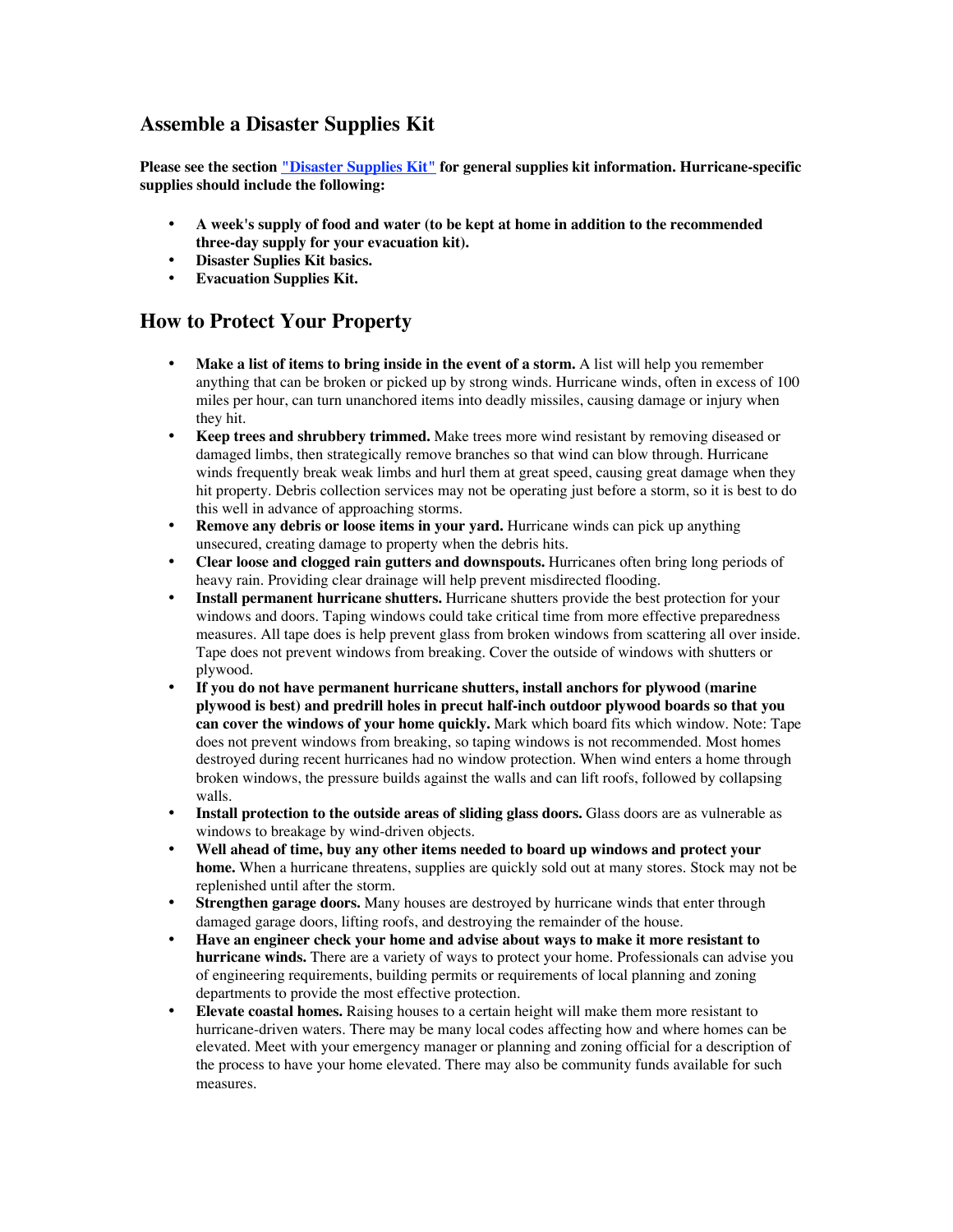#### **If you live in a flood plain or are prone to flooding, also follow flood preparedness**

**precautions.** Hurricanes can bring great amounts of rain and frequently cause floods. Some hurricanes have dropped more than 10 inches of rain in just a few hours.

# **Media and Community Education Ideas**

Publish a special section in your local newspaper with emergency information on hurricanes. Localize the information by printing the phone number of local emergency services offices, the American Red Cross chapter, and the nearest hospitals. Provide hurricane tracking charts to local schools. Work with local emergency services and American Red Cross officials to prepare special reports to people with mobility impairments on what to do if an evacuation is ordered. At the beginning of each hurricane season, encourage the emergency response organizations to review community hurricane disaster plans. Publicize and promote a hurricane awareness week. Stage a simulated evacuation to show your community what can happen. Periodically inform your community of local public warning systems. Publish emergency evacuation routes.

# **What to Do During a Hurricane WATCH**

**Continue listening regularly to a NOAA Weather Radio or local radio or television stations for updated information.** Hurricanes can change direction, intensity, and speed very suddenly. What was a minor threat several hours ago can quickly escalate to a major threat.

**Listen to the advice of local officials, and evacuate if they tell you to do so.** Avoid flooded roads and watch for washed-out bridges. Leaving an area that may be affected will help keep your family safe. Local officials may call for evacuation in specific areas at greatest risk in your community. Following the advice of local authorities is your safest protection. Local officials may close down certain roads, especially near the coast, when the outer effects of increasing wind and rain from a hurricane reach the coast.

**Prepare your property for high winds.** Hurricane winds can blow large, heavy objects and send them crashing into homes. Anything not secured may become a deadly or damaging projectile.

- o Bring lawn furniture inside, as well as outdoor decorations or ornaments, trash cans, hanging plants, or anything else that can be picked up by the wind.
- o Make trees more wind resistant by removing diseased and damaged limbs, then strategically remove branches so that wind can blow through.
- o Secure building by closing and boarding up each window of your home. Remove outside antennas.
- o Moor boat securely or move it to a designated safe place. Use rope or chain to secure boat to trailer. Use tie-downs to anchor trailer to the ground or house.

**Fill your car's gas tank.** If advised to evacuate, you may have to travel long distances or be caught in traffic, idling for long periods of time. Gas stations along the route may be closed. **Stock up on prescription medications.** Stores and pharmacies may be closed after the storm. **Recheck manufactured home tie-downs.** Manufactured homes may not be as affected by strong winds if they are tied down according to the manufacturer's instructions. Properly tied down homes are more likely to stay fixed to their foundations.

Check your **Disaster Supplies Kit.** Some supplies may need to be replaced or restocked. **Turn refrigerator and freezer to coldest setting. Open only when absolutely necessary and close quickly.** Keeping the coldest air in will help perishables last much longer in the event of a power failure.

**Store valuables and personal papers in a safety deposit box in a waterproof container on the highest level of your home.** Hurricanes leave much water damage inside homes. Historically, it is shown that protecting valuables in this manner will provide the best security.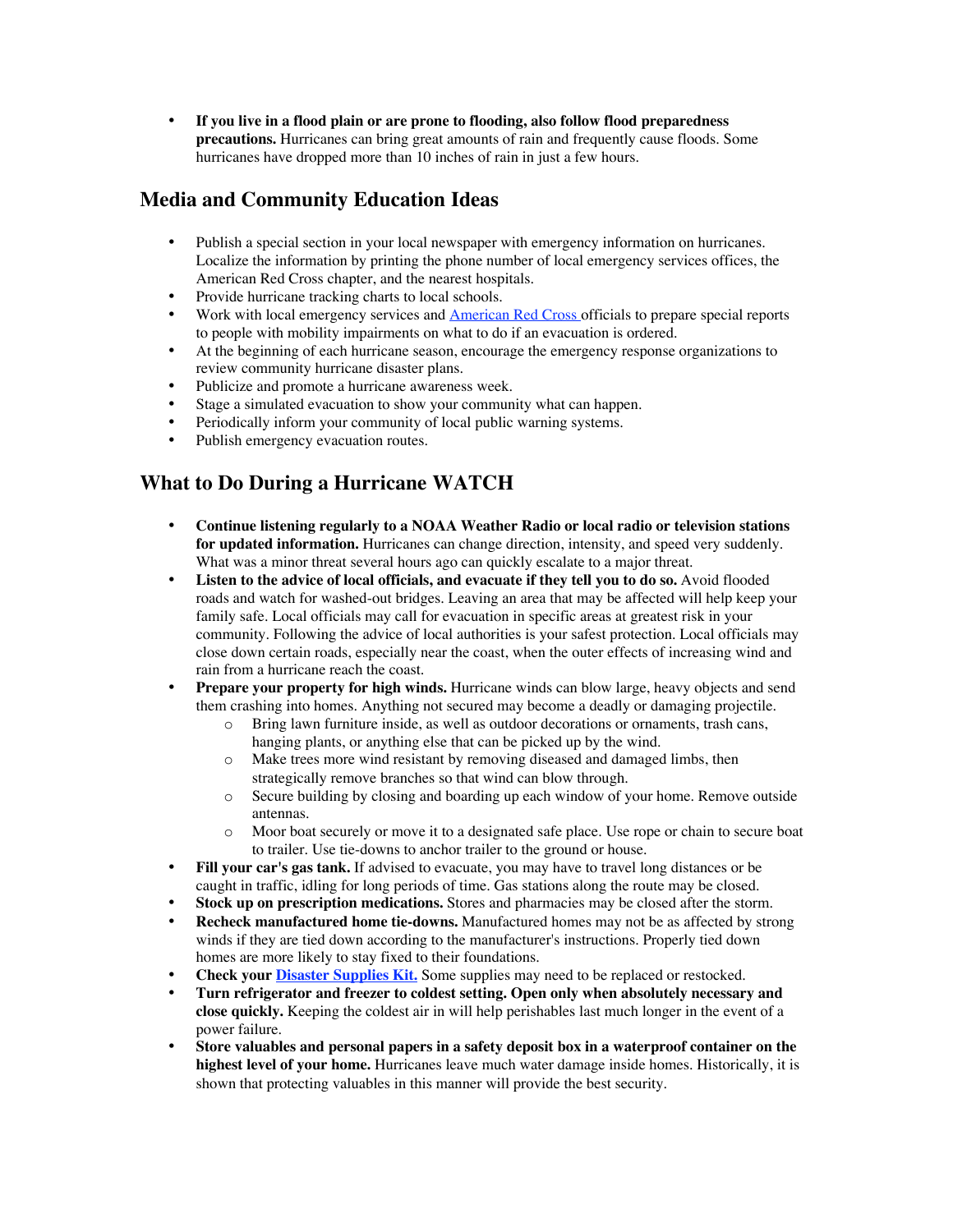**Turn off utilities if told to do so by authorities.** Authorities may ask you to turn off water or electric utilities to prevent damage to your home or within the community. Most of the time they will tell you to leave the gas on because a professional is required to turn your gas back on, and it may be several weeks before you receive service.

**Turn off propane tanks.** Propane tanks may be damaged or dislodged by strong winds or water. Turning them off reduces the fire potential if they are damaged by the storm.

**Unplug small appliances.** Small appliances may be affected by electrical power surges that may occur as the storm approaches. Unplugging them reduces potential damage.

**Review evacuation plan.** Make sure your planned route is the same as the currently recommended route. Sometimes roads may be closed or blocked, requiring a different route. **Stay away from flood waters.** If you come upon a flooded road, turn around and go another way. When you are caught on a flooded road and waters are rising rapidly around you, if you can do so safely, get out of your vehicle and climb to higher ground. Most hurricane-related deaths are caused by floods, and most flood fatalities are caused by people attempting to drive through water. The depth of water is not always obvious. The roadbed may be washed out under the water, and you could be stranded or trapped. Rapidly rising water may stall the engine, engulf the vehicle and its occupants, and sweep them away. Two feet of water will carry away most automobiles.

#### **What to Do During a Hurricane WARNING**

**Listen to a NOAA Weather Radio, or portable, battery- powered radio or television for updated information and official instructions.** Hurricanes can change direction, intensity, and speed very suddenly. Continue listening for local information.

**If officials announce a hurricane warning, they may ask you to leave your home as soon as possible to be safe. Take your Disaster Supplies Kit and go to a shelter or your family contact's home. Call your check-in contact so someone will know where you are going.** Local officials advise leaving only if they truly believe your location is in danger. It is important to follow their instructions as soon as possible. Roads may become blocked and the storm can worsen, preventing safe escape. Having your disaster supplies will make you more comfortable while you are away from home.

**If you are not advised to evacuate, stay indoors, on the first floor away from windows, skylights and glass doors, even if they are covered.** Stay on the floor least likely to be affected by strong winds and flood waters. A small interior room without windows on the first floor is usually the safest place. Have as many walls between you and the outside winds as possible. Sometimes strong winds and projectiles may tear hurricane shutters off, so stay away from windows even if they are covered. Lie on the floor under a table or other sturdy object. Being under a sturdy object will offer greater protection from falling objects.

**Close all interior doors. Secure and brace external doors.** Closed doors will help prevent damaging hurricane winds from entering additional rooms.

**Have a supply of flashlights and extra batteries handy.** Avoid using open flames (candles and kerosene lamps) as a source of light. Flashlights provide the safest emergency lighting source. **Between 1984 and 1998, candle-related deaths from home fires following hurricanes were three times greater than the number of deaths related to the direct impact of the hurricane.** Kerosene lamps require a great deal of ventilation and are not designed for indoor use. **Store drinking water in clean bathtubs, sinks, plastic bottles, and cooking utensils.** Public water supplies and wells may become contaminated, or electric pumps may be inoperative if power is lost. Survivors of community-wide disasters have said the individual's greatest need following the disaster is water.

**If power is lost, turn off major appliances to reduce the power "surge" when electricity is restored.** When electricity is restored, the surge from many major appliances starting at the same time may cause damage or destroy the appliances. Turning off or unplugging major appliances will allow you to decide when it is best to turn them back on.

**If in a mobile home, check tie-downs and evacuate immediately.** Historically, manufactured homes suffer the greatest amount of damage during hurricanes. Prior to 1994, most manufactured homes were not designed to withstand even moderate winds.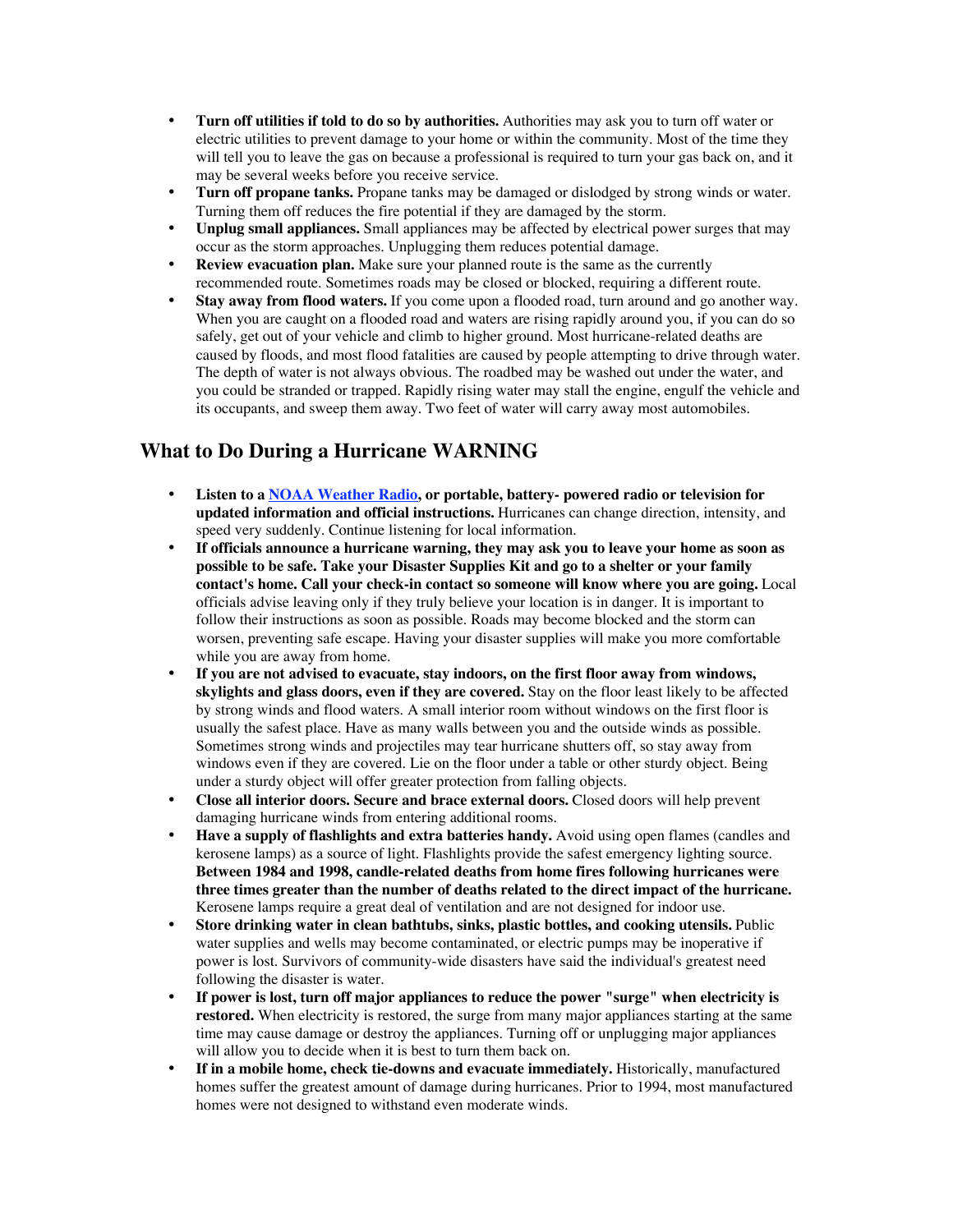**Be aware that the calm "eye" is deceptive; the storm is not over.**! The worst part of the storm will happen once the eye passes over and the winds blow from the opposite direction. Trees, shrubs, buildings, and other objects damaged by the first winds can be broken or destroyed by the second winds. The opposing winds begin suddenly, and have surprised and injured many people who ventured out during the eye.

**Watch out for flooding.** Hurricanes and tropical storms often drop large amounts of rainfall and cause severe flooding, even when they are weakening or are no longer a named storm. "Weak" tropical storms are just as capable of producing heavy rainfall and flooding as major hurricanes. **Be alert for tornadoes.** Tornadoes can happen during and after a hurricane passes over. Remain indoors on a lower level, in the center of your home, in a closet or bathroom without windows. Going below ground, such as to a basement or storm cellar, increases your risk from flood.

### **What to Do if Evacuation Is Necessary**

**Leave as soon as possible (if possible, in daylight).** Avoid flooded roads and watch for washedout bridges. Roads and bridges frequently become crowded and traffic moves slow. Evacuation will probably take longer than expected. Give yourself plenty of time.

**Secure your home by unplugging appliances and turning off electricity and the main water valve.** This will reduce potential damage to your appliances (from power surges) and to your home.

**Tell someone outside of the storm area where you are going.** Relatives and friends will be concerned about your safety. Letting someone know your travel plans will help relieve their fear and anxiety.

**If time permits, and you live in an identified surge zone or area prone to flooding, move furniture to a higher floor.** Moving valuable furnishings helps reduce potential damage. **Bring preassembled emergency supplies and warm protective clothing.** People frequently arrive at shelters or hotels with nothing. Having these items will make you more comfortable in other locations.

**While shelters provide a safe place to stay and food, specialty items for infants and individuals on restricted diets may not be available.** It may take several days until permission is given by local authorities to re-enter an evacuated area. **Bring these items with you to a shelter:**

- o **First aid kit, manual, and prescription medications.**
- o **Baby food and diapers.**
- o **Cards, games, books.**
- o **Toiletries.**
- o **Battery-powered radio and extra batteries.**
- o **Flashlight (one per person) and extra batteries.**
- o **Blankets or sleeping bags.**
- o **Identification.**
- o **Valuable papers (copies of insurance papers, passports, and other essential documents).**

**Lock up your home and leave.** There may be individuals evacuating after you, or returning before you. Police may be busy with hurricane-related emergencies and not able to patrol neighborhoods as usual. Lock your property as you normally would when leaving home.

# **What to Do After a Hurricane**

**Continue listening to local radio or television stations or a NOAA Weather Radio for information and instructions.** Access may be limited to some parts of the community, or roads may be blocked.

**If you evacuated, return home when local officials tell you it is safe.** Local officials on the scene are your best source of information on accessible areas and passable roads.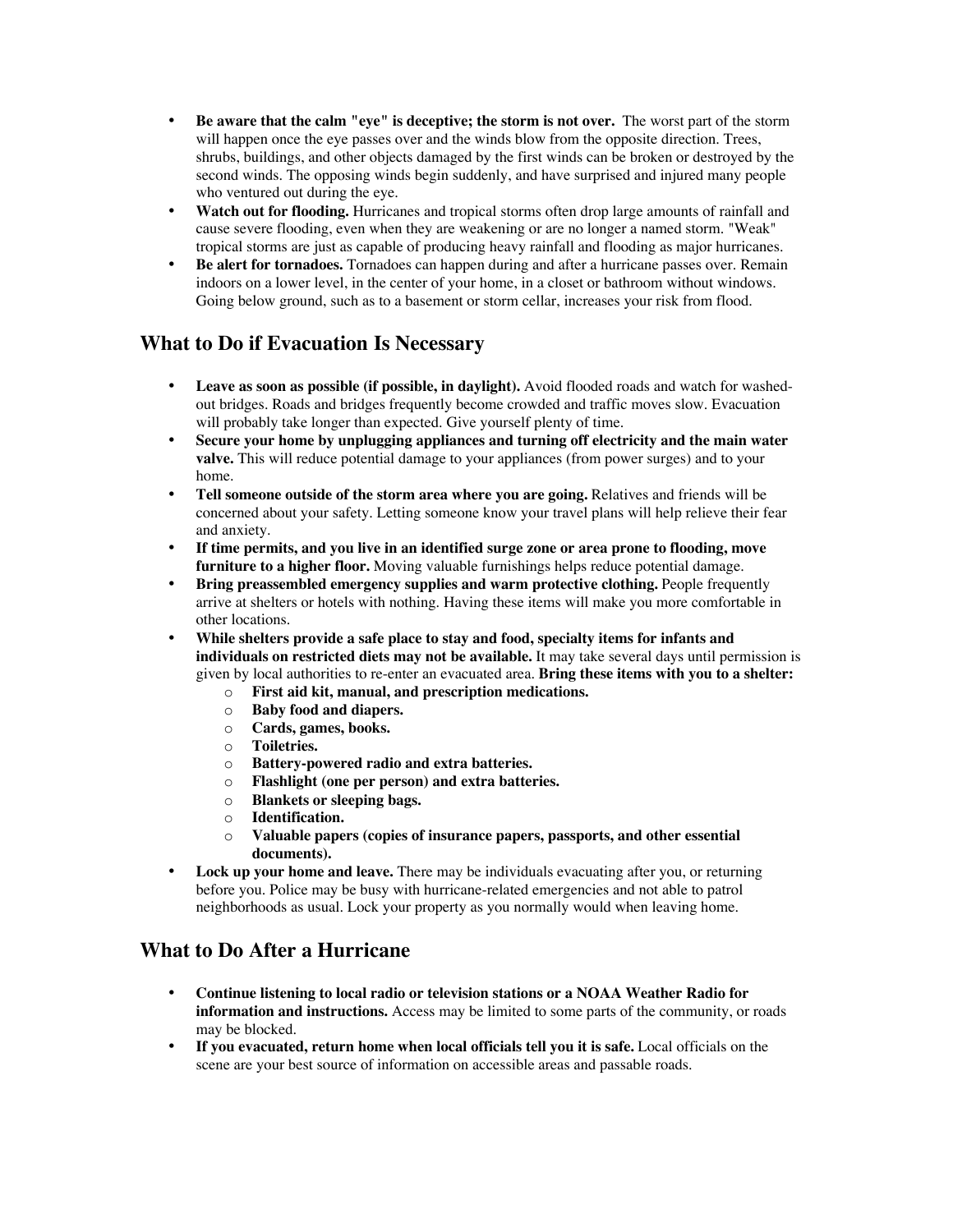**Stay alert for extended rainfall and subsequent flooding, even after the hurricane or tropical storm has weakened.** Hurricanes may stall or change direction when they make landfall, or they may bring a lot of rain upriver, causing additional flood hazards for hours or days after the storm. **Stay away from flood waters.** Drive only if absolutely necessary and avoid flooded roads and washed-out bridges. Continue to follow all flood safety messages. Flood waters may last for days following a hurricane. **If you come upon a flooded road, turn around and go another way.** When you are caught on a flooded road and waters are rising rapidly around you, if you can safely get out of the car, do so immediately and climb to higher ground. Never try to walk, swim, or drive through such swift water. Most flood fatalities are caused by people attempting to drive through water or people playing in high water. If it is moving swiftly, even water six inches deep can sweep you off your feet, and two feet can carry away most automobiles.

**If you come upon a barricade, follow detour signs or turn around and go another way.** Barricades are put up by local officials to protect people from unsafe roads. Driving around them can be a serious risk.

**Stay on firm ground.** Moving water only six inches deep can sweep you off your feet. Standing water may be electrically charged from underground or downed power lines.

**Help injured or trapped persons.** Give first aid where appropriate. Do not move seriously injured persons unless they are in immediate danger of further injury. Call for help.

**Help a neighbor who may require special assistance - infants, elderly people and people with disabilities.** Elderly people and people with disabilities may require additional assistance. People who care for them or who have large families may need additional assistance in emergency situations.

**Avoid disaster areas.** Your presence might hamper rescue and other emergency operations, and put you at further risk from the residual effects of floods, such as contaminated waters, crumbled roads, landslides, mudflows, and other hazards.

**Avoid loose or dangling power lines; immediately report them to the power company, police, or fire department.** Reporting potential hazards will get the utilities turned off as quickly as possible, preventing further hazard and injury.

**Electrical equipment should be checked and dried before being returned to service.** Call an electrician for advice before using electricity, which may have received water damage.

**Stay out of the building if water remains around the building.** Flood waters often undermine foundations, causing buildings to sink, floors to crack, or walls to collapse.

**When entering buildings, use extreme caution.** Hurricane- driven flood waters may have damaged buildings where you least expect it. Carefully watch every step you take.

o **Wear sturdy shoes.** The most common injury following a disaster is cut feet.

- o **Use battery-powered lanterns or flashlights when examining buildings.** Batterypowered lighting is the safest and easiest, preventing fire hazard for the user, occupants, and building.
- o **Examine walls, floors, doors, staircases, and windows to make sure that the building is not in danger of collapsing.**
- o **Inspect foundations for cracks or other damage.** Cracks and damage to a foundation can render a building uninhabitable.
- o **Look for fire hazards.** There may be broken or leaking gas lines, flooded electrical circuits, or submerged furnaces or electrical appliances. Flammable or explosive materials may come from upstream. Fire is the most frequent hazard following floods.
- o **Check for gas leaks.** If you smell gas or hear a blowing or hissing noise, open a window and quickly leave the building. Turn off the gas, using the outside main valve if you can, and call the gas company from a neighbor's home. If you turn off the gas for any reason, it must be turned back on by a professional.
- o **Look for electrical system damage.** If you see sparks or broken or frayed wires, or if you smell burning insulation, turn off the electricity at the main fuse box or circuit breaker. If you have to step in water to get to the fuse box or circuit breaker, call an electrician first for advice. Electrical equipment should be checked and dried before being returned to service.
- o **Check for sewage and water line damage.** If you suspect sewage lines are damaged, avoid using the toilets and call a plumber. If water pipes are damaged, contact the water